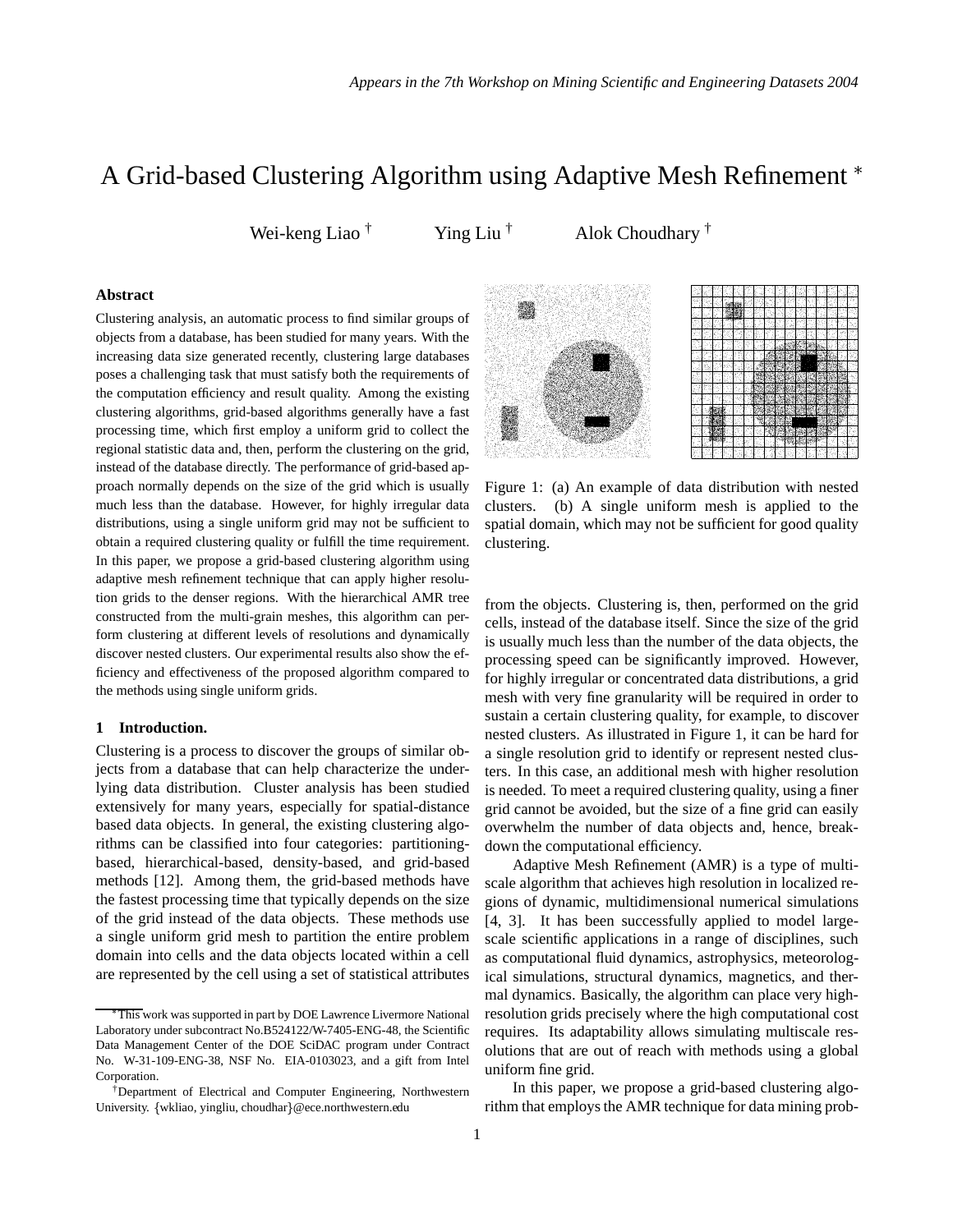lem with highly irregular data distributions. Instead of using a single resolution mesh grid, the AMR clustering algorithm first adaptively creates different resolution grids based on the regional density and these grids comprise a hierarchy tree that represents the problem domain as nested structured grids of increasing resolution. Secondly, the algorithm considers each leaf as the center of an individual cluster and recursively assigns the membership for the data objects located in the parent nodes until the root node is reached. The determination of the membership of a data object is based on the minimum distance to the clusters discovered underneath the tree branch. Using a hierarchical tree, the AMR clustering algorithm can detect nested clusters at different levels of resolutions. Since it is a grid-based method, it also shares the common characteristics of all grid-based methods, such as fast processing time, insensitive to the order of input data, and the ability to separate from the noise. The AMR clustering algorithm is also applicable to any collection of attributes with numerical values. Most importantly, since many largescale applications today have been programmed using AMR techniques in their data structures, embedding AMR clustering into these applications to perform on-line data analysis can be more straightforward than other types of clustering algorithms.

Recently, data mining techniques are frequently used to help discover the patterns from the simulation outputs as in the post-simulation applications. These post-simulation applications usually are implemented by different programmers as independent applications and it is not easy to integrate to the simulation applications. In many cases, the mining process is required perform on line such that the mining results can be directly fed back to the simulation to tune the parameters and guide the subsequent simulation process. The direct feedback requires the seamless embedding of data mining process into the applications. By reusing the AMR structure already constructed in the simulation applications, our proposed AMR clustering algorithm presents a straightforward solution for on-line data analysis and a great potential for performance enhancement.

The rest of the paper is organized as follows. We discuss related work in Section 2. The concept of the AMR method is described in Section 3. The AMR clustering algorithm proposed in this work is presented in Section 4. In Section 5, we present experimental results and Section 6 discusses the sensitivity of the algorithm to the input parameters. The paper is concluded in Section 7.

#### **2 Related Work.**

Generally, clustering algorithms can be classified into four categories: partitioning-based, hierarchical-based, densitybased, and grid-based methods. The representatives for partitioning-based clustering algorithms are k-means [17], kmedoid [16], and expectation maximization (EM) algorithms

[8]. Both k-means and k-medoid algorithms represent a cluster using a single point, while EM uses a probability distribution to represent a cluster. The partitioning-based algorithms require user provide the parameter, k, the number of clusters, and perform iterative membership relocation until the membership is no longer changed or the change is within a tolerable range. The clustering quality highly depends on the value of k and, in general, the partitioningbased algorithms cannot find arbitrarily shaped clusters well.

Hierarchical-based clustering algorithms use a hierarchical tree to represent the closeness of the data objects. The tree is constructed in either bottom-up or top-down. The bottom-up approach starts with each object forming a cluster and recursively merges the clusters based on their closeness measure. On the contrary, the top-down approach starts with all the objects in a single cluster and recursively splits the objects into smaller groups. The representative hierarchicalbased clustering algorithms are BIRCH [22], CURE [11], and CHAMELEON [15].

Density-based clustering algorithms consider clusters as dense regions of objects in the data space and clusters are separated by regions of low density. These algorithms associate each object with a density value defined by the number of its neighbor objects within a given radius. An object whose density is greater than a specified threshold is defined as a dense object and initially is formed a cluster itself. Two clusters are merged if they share a common neighbor that is also dense. The representative density-based clustering algorithms are DBSCAN [10], OPTICS [2], HOP [9], and DENCLUE [13]. These methods can separate the noise (outliers), find arbitrary shape clusters, and do not make any assumptions about the underlying data distribution. However, they are computationally very expensive, especially at the stages of generating the density and searching for the dense neighbors. More efficient approaches rely on spatial indexing, such as  $R^*$  tree, X tree, and KD tree, to identify the neighbors within the given radius.

Grid-based clustering algorithms first cover the problem space domain with a uniform grid mesh. Statistical attributes are collected for all the data objects located in each individual mesh cell and clustering is, then, performed on the grid, instead of data objects themselves. These algorithms typically have a fast processing time, since they go through the data set once to compute the statistical values for the grids and the performance of clustering depends only on the size of the grids which is usually much less than the data objects. The representative grid-based clustering algorithms are STING [21], WaveCluster [19], and CLIQUE [1]. All these methods employ a uniform grid mesh to cover the whole problem. For the problems with highly irregular data distributions, the resolution of the grid mesh must be fine enough to obtain a good clustering quality. A finer mesh can result in the mesh size close to or even exceed the size of the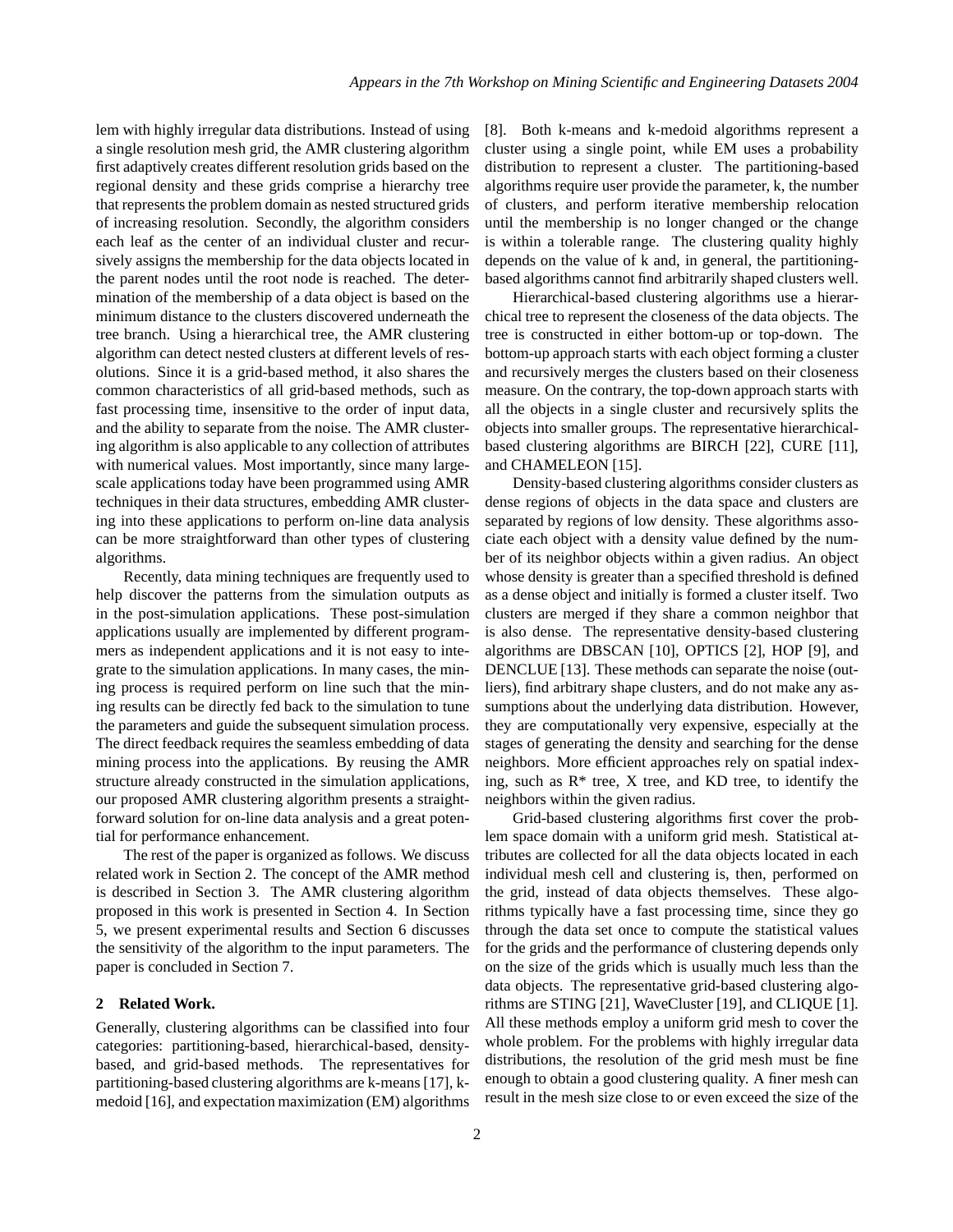data objects, which can significant increase the computation load for clustering.

In this work, we propose an Adaptive Mesh Refinement clustering algorithm, which is also a grid-based approach but using multiple meshes with different sizes and resolutions. The proposed approach employs low-resolution meshes for sparse regions and high-resolution meshes for denser regions. In other words, the computation is performed at the regions that need the most.

## **3 Adaptive Mesh Refinement.**

In many applications that process large amount of spatial data, structured meshes are often used to avoid directly operating on the data objects. The meshes partition the spatial domain into cells in which data objects located within a cell's subdomain are represented by the statistical data of the objects, such as means, maximum, minimum, variance, and distribution type. An example is the particle-in-cell (PIC) algorithm [20] that is widely used to simulate plasma and hydrodynamics [14, 5]. In PIC, the movement of a particle is determined by the interaction between the particle itself and all others in a self-consistent system. Instead of directly calculating the interaction of particles, which can result in a much larger computational cost, the PIC algorithm employs a uniform mesh and assigns the particle attributes to nearby grid points of the mesh. The field equations are, then, solved on the mesh to calculate the force that moves the particles. However, a tradeoff exists on most of the applications that employ a single uniform mesh. Using a finer-grain (higher-resolution) mesh can result in a more accurate moving force but incurs higher computation cost. On the contrary, a coarse mesh reduces the computation cost but may generate unsatisfied low quality results.

Adaptive Mesh Refinement (AMR) has become popular in the field of computational physics and been used in a variety of applications in computational fluid dynamics [6, 7]. AMR is a technique that starts with a coarse uniform grid covering the entire computational volume and automatically refines certain regions by adding finer subgrids. New child grids are created from the connected parent grid cells whose attributes, density for instance, exceed given thresholds. Refinement is performed on each grid separately and recursively until all regions are captured with the desired accuracy. AMR grids comprise a hierarchy tree that represents a spatial domain as nested structured grids of increasing resolution, and provides the ability to increase resolution locally only where it is needed. Figure 2 shows an example of an AMR tree in which each tree node uses a different resolution mesh. The root grid with the coarsest granularity covers the entire domain, which contains two subgrids, grids 1 and 2. Grid 2 at level 1 also contains two subgrids that are discovered using a finer mesh. The deeper the node is located in the tree, the finer the mesh is used.



Figure 2: A 2-dimensional AMR example with 2 levels of refinement. A finer resolution mesh is applied each time a subgrid is created.

#### **4 AMR Clustering Algorithm.**

The motivation of combining the AMR conceptinto the clustering comes from the observation that a very fine mesh can be required for clustering on a highly irregular or concentrated data distribution if a grid-based clustering algorithm that employs a single uniform mesh is used. A fine mesh results in high computation cost and, in some cases, the mesh size can even overwhelm the number of the data objects. On the other hand, AMR's adaptability on irregular data distribution can significantly reduce the amount of the grid size and, hence, the computation cost without losing the clustering quality. In addition, the meshes in different granularities generated in the AMR tree are naturally suitable for discovering the nested clusters. Since the AMR method is also grid-based, the clustering algorithm using AMR approach shares the characteristics of all grid-based algorithms, such as fast processing time since clustering is performed on grids instead of data objects and the ability to separate from the noise.

Let us consider the density-based clustering algorithms that associate each object to its densest neighbor and objects associated to the same neighbors are merged to form a cluster. Taking the HOP algorithm [9] for example, the association of a data object "hops" from its current densest neighbor to that neighbor's densest neighbor and this process continues until the densest neighbor of an object is itself. The objects hop to the same densest object are considered to belong to the same cluster and the densest object becomes the pivot of the cluster. In general, the density-based algorithms try to find the dense regions and the number of the discovered dense regions determines the number of clusters. If the refinement is based on the density, the AMR method can re-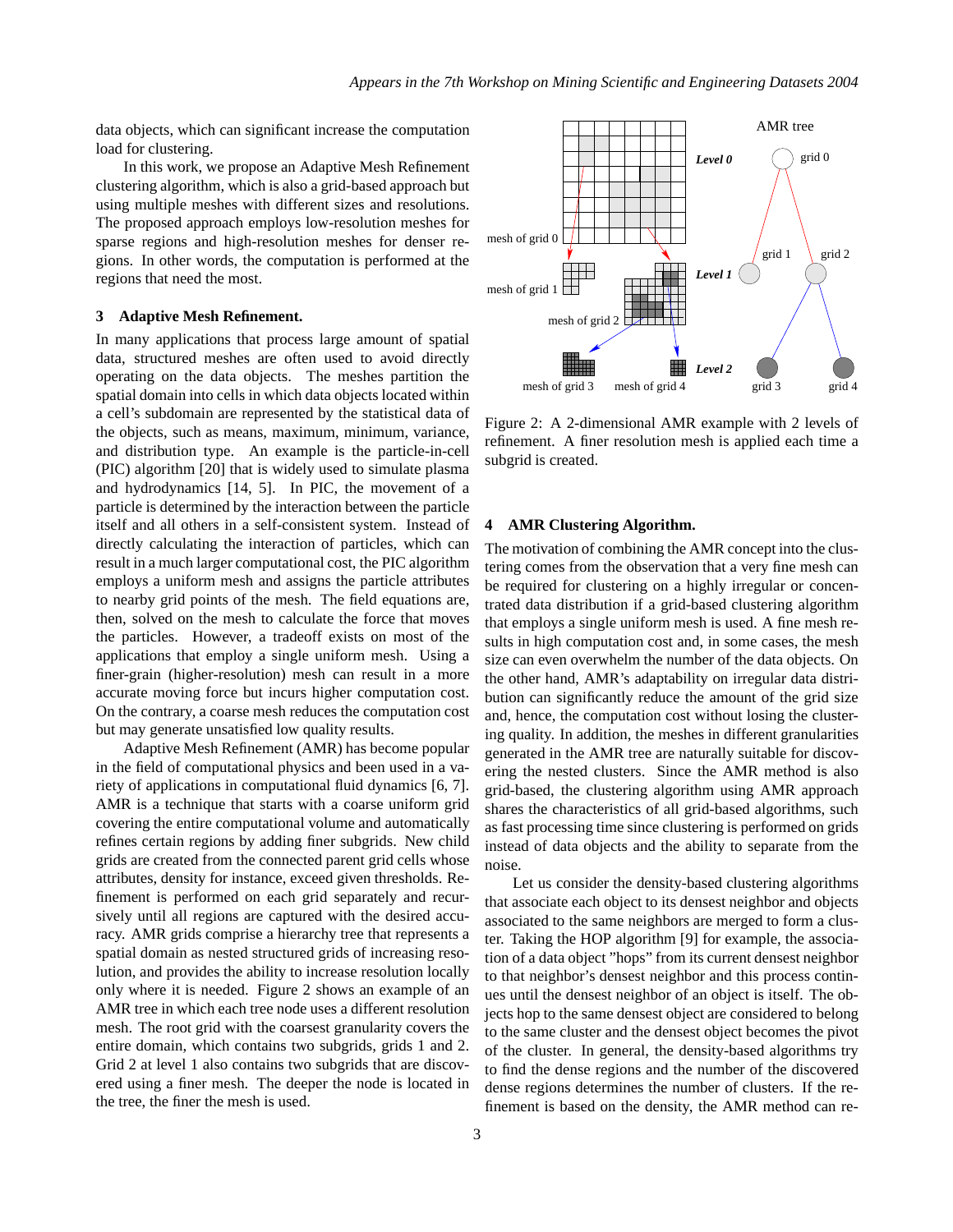| <b>AMR</b> (grid, level)                                               |
|------------------------------------------------------------------------|
| create and setup the mesh for this grid<br>1.                          |
| for each particle contained in this grid<br>2.                         |
| 3.<br>find the mesh cell <i>id</i> in which the particle is located    |
| 4.<br>accumulate the particle to the density of cell <i>id</i>         |
| for each mesh cell<br>5.                                               |
| <b>if</b> the density of this cell is greater than the threshold<br>6. |
| 7.<br>mark this cell to be refined                                     |
| 8.<br>connect this cell to its neighbor that is also marked            |
| <b>if</b> no such neighbor exists<br>9.                                |
| 10.<br>create a new subgrid containing this cell only                  |
| 11. for each subgrid                                                   |
|                                                                        |

call **AMR** (subgrid, level+1) 12.

Figure 3: The algorithm constructs the AMR tree.

cursively identify the dense regions and represent them in a hierarchical tree structure in which the tree nodes near the leaves indicate the denser regions and the nodes closed to the root have lower densities. Similar to the density-based algorithms that an object's density is determined by the number of neighbors in a given radius and objects spatially adjacent to each other have approximately the same density, the AMR method can generate grids in which the data objects located in a grid also have approximately the same density. Therefore, the leaves of the AMR tree can naturally be regarded as cluster pivots and clustering for the objects in the upper-level (parent) nodes can be based on the distance to the clusters formed in the lower levels.

Our proposed AMR clustering algorithm connects the grid-based and density-based approaches through AMR technique and, hence, preserves the advantages of both type algorithms. The algorithm consists of two stages: constructing the AMR tree and data clustering. The AMR tree construction is a top-down process starting from the root node that covers the entire problem volume. The data clustering stage is a bottom-up process which starts at a given tree level (depth) and works toward to the root. Note that, although the AMR clustering algorithm employs a hierarchical tree and clustering is performed on the tree nodes, this algorithm should not be classified as a hierarchical-based clustering algorithm. This is because clusters generated at the lower levels will not be merged when the clustering is processing toward the tree root.

**4.1 Constructing AMR Tree.** Figure 3 shows the algorithm of constructing an AMR tree based on the spatial density refinement. Given a database, the AMR tree construction starts at the root grid (node) that uses a mesh grid with an initial granularity (resolution) to cover the entire problem

domain. The algorithm calculates the mesh cell id for each data object using its spatial coordinates and updates the density value of the cells where the objects are located. Mesh cells are, then, examined to check if the density exceeds the given threshold. The cells whose density is larger than the threshold are marked to be refined. A new subgrid is created from all marked cells that are connected (adjacent) with each other. The algorithm recursively goes to the child grids while a hierarchical tree is built. The refine factor that defines the mesh resolution ratio of a child grid to its parent is used to create finer meshes at the child grids. The algorithm stops when the maximum level of tree depth is reached or there are no mesh cells with density that is larger than the threshold. The process of constructing the AMR tree is a top-down operation. This is also the main difference of our AMR approach from the other grid-based algorithms whose hierarchical trees are built in a bottom-up fashion. In addition, the AMR method will revisit the data located in the dense regions while other grid-based algorithms read the database only once.

Assuming *n* is the number of the data objects, *d* is the dimensionality, *t* is the number of attributes in each dimension, *h* is the AMR tree height, and *p* represents the average percentage of data objects to be refined at each level, the complexity for scanning the database is  $O(dtn + dtnp +$  $dtnp^2 + \dots + dtnp^{h-1}) = O(dtn\frac{1-p^h}{1-p}) \leq O(\frac{dm}{1-p})$ . When  $p = 0.5$ , the complexity is  $O(2dtn)$ . The complexity of finding the subgrids highly depends on the size of the mesh in each grid. We assume the mesh size at the root is *m* and *q* is the average ratio of mesh sizes between two levels of grids. The complexity for marking the mesh cells that exceed the threshold and connecting the marked cells to form the subgrids is  $O(2^d 3^d mq + 2^d 3^d mq^2 + \cdots + 2^d 3^d mq^{h-1}) =$  $O(6^d m \frac{1-q^h}{1-q^h})$  $\frac{1-q^2}{1-q}$ ), assuming the refinement factor is 2 and each cell must check its  $(3<sup>d</sup> - 1)$  neighbors for connected subgrid. If  $q = 0.5$ , the complexity becomes  $O(2 \cdot 6^d m)$ . Therefore the complexity for constructing the AMR tree is  $O(dtn\frac{1-p^h}{1-p} +$  $\frac{1-p}{1-p}$  $6^{d}m\frac{1-q^{h}}{1-q}$  $\frac{q^{1}-q^{2}}{1-q}$ .

**4.2 Data Clustering.** The stage of data clustering is performed on the AMR tree. The clustering starts from the leaves of the AMR tree and considers all leaves as individual clusters. Next, the clustering goes up to the parent grids of the leaves. For the parent grids that contain only one cluster (one child grid), the memberships of the data objects in these grids are automatically assigned to the only cluster. For the parent grids containing more than one cluster, the data objects are assigned based on the shortest distance from the clusters. There are many options for the membership assignment. The simplest one is to assign membership for each data object independently. For the performance considera-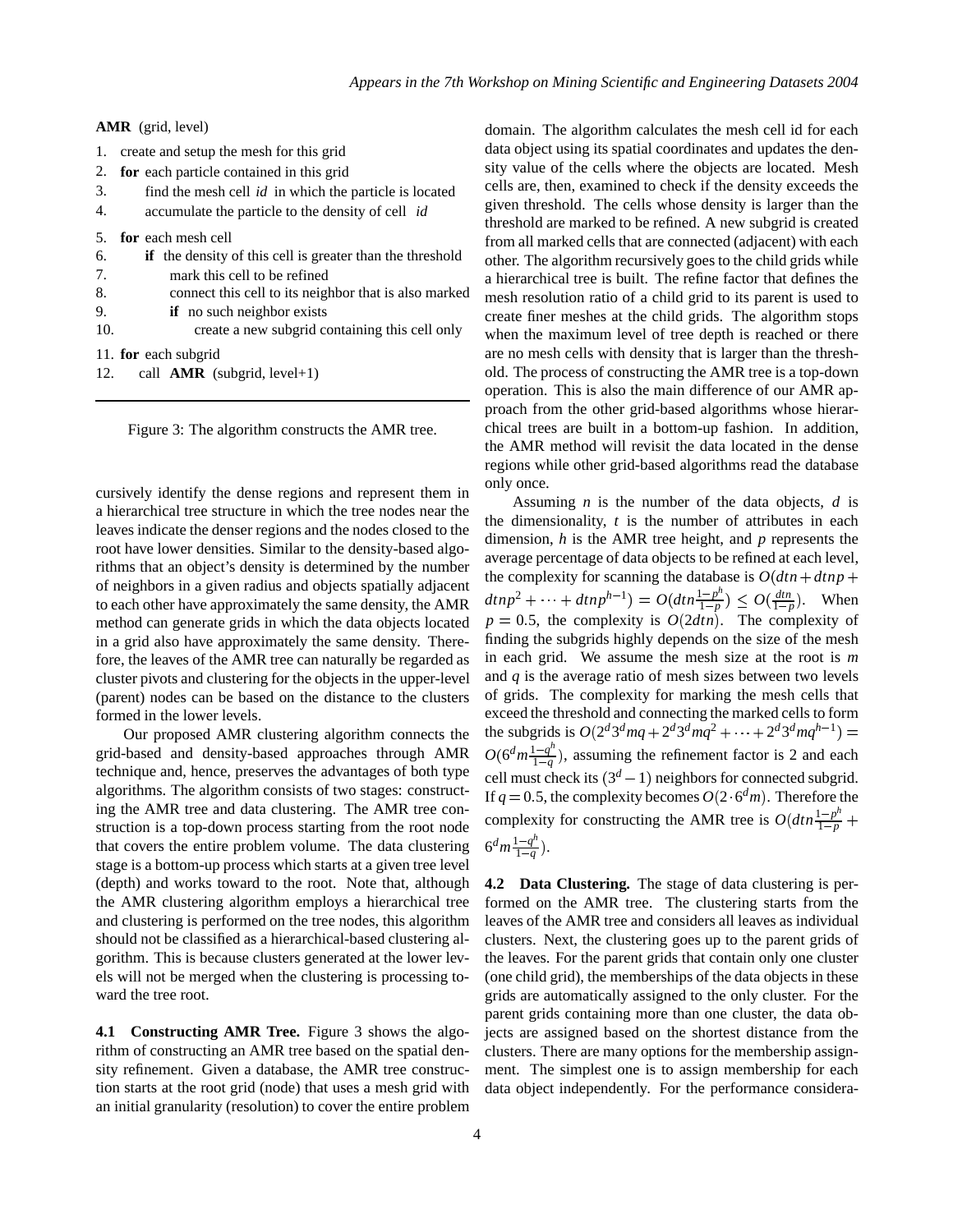

Figure 4: In root grid, the data objects are assigned to the nearest clusters based on their distance to the cluster's outlines.

tion, we can let all data objects located within the same cells have the same membership and, then, assign the membership in the unit of cells. In the latter approach, a cell can be represented by its center. There are also many options for representing a cluster. One option is to use the center of the cluster as in k-means and k-medoid clustering methods. The distance of a data object to a cluster is, then, calculated from the center of the cluster. However, using a single point to represent a cluster is known for its splitting problem that can split large clusters. This problem is commonly seen in the partition-based methods and using more than one representative points usually can improve the problem [11].

In our approach, we choose the cluster outlines to represent the cluster. We define a cluster's outlines as a list of its mesh cells that have at least one of its adjacent neighbor cells belonging to a different cluster. If the number of the outlines is too large, a fix number can be used to reduce the cost for distance computation. We, then, refer the distance of a data object to a cluster as the shortest spatial distance between the object and the cluster's outlines. Figure 4(a) shows the data objects left in the root grid after the first level of AMR tree is constructed using the example shown in Figure 1. The root grid contains 3 child grids and each child grid forms a cluster in this example. Figure 4(b) presents the clustering results of data objects in the root grid in which objects are assigned to one of the three clusters. Figure 5 describes the algorithm for the stage of data clustering. The clustering algorithm is performed bottom-up recursively and stops when it reaches the root.

Data clustering can also start at any level between the root and the maximum depth of the tree. Given a starting clustering level,  $\lambda$ , every internal tree node at the level  $\lambda$ is also considered as a cluster and all its descendant grids are regarded as part of the cluster. In other words, the tree branches with depth greater than  $\lambda$  are pruned and all leaves of the pruned AMR tree are considered as individual clusters. Those leaf nodes whose depths are between 0 and **Clustering** (grid, λ)

| 1. if grid's level $< \lambda$ |  |
|--------------------------------|--|
|--------------------------------|--|

- **for** each subgrid 2.
- call **Clustering** (subgrid, λ) 3.
- **if** the number of subgrids = 0 **OR** grid's level =  $\lambda$ 4.
- find the outliners of this cluster create a new cluster for objects of this grid and all subgrids 5. 6.

**return** 7.

- **if** the number of clusters contained in this grid  $= 1$ 8.
- assign all unmarked mesh cell to this only cluster 9.
- generate new outliners for this cluster 10.

**else** 11.

- **for** each unmarked mesh cell 12.
- **for** each cluster in this grid 13.
- find the distance to the cluster's outliners 14.
- 15. assign this cell to the cluster with minimum distance

Figure 5: The data clustering algorithm.  $\lambda$  is the given tree level that clustering begins with.

 $\lambda$  are also considered as individual clusters. Hence, the number of clusters equals to the number of leaves of the pruned AMR tree. This starting clustering level determines the computation cost of the clustering stage as well as the clustering quality.

Considering the example given in Figure 1, the process sequence of the data clustering stage is described in Figure 6. Figure 6(a) and (b) illustrates the grids and the AMR tree generated from our AMR clustering algorithm, respectively. Figure 6(c) shows the data object assignment inside grid 3 and this clustering result is extended upward to grid 0. The data objects in grid 0 are assigned to 4 clusters in Figure  $6(d)$ . The final clustering result of 4 clusters is shown in Figure 6(e).

The complexity of the data clustering stage depends on the options used in representing the clusters (e.g. the outlines or centers of the clusters) and the AMR tree structure.

Assuming *k* is the number of leaf nodes (*k* clusters) in the AMR tree, the mesh size at the root is *m*, and *q* is the average ratio of mesh sizes between two consecutive levels of grids, the complexity for clustering the mesh cells inside the grids based on the distance to the cluster centers is  $O(dtkmq + dtkmq^{2} + \cdots + dtkmq^{h-1}) = O(dtkm\frac{1-q^{h}}{1-q})$  $\frac{1-q^4}{1-q}$ ), where *d* is the dimensionality, *t* is the number of attributes in each dimension, and *h* is the AMR tree height. When  $q = 0.5$ , the complexity becomes  $O(2dtkm)$ . Combining with the complexity of the constructing AMR tree stage, the complexity of the AMR clustering algorithm is  $O(dtn\frac{1-p^h}{1-p} +$  $1-p$ <sup>-</sup>  $(dtk+6^d)m\frac{1-q^h}{1-q}$ .  $\frac{q^{1}-q^{2}}{1-q}$ ).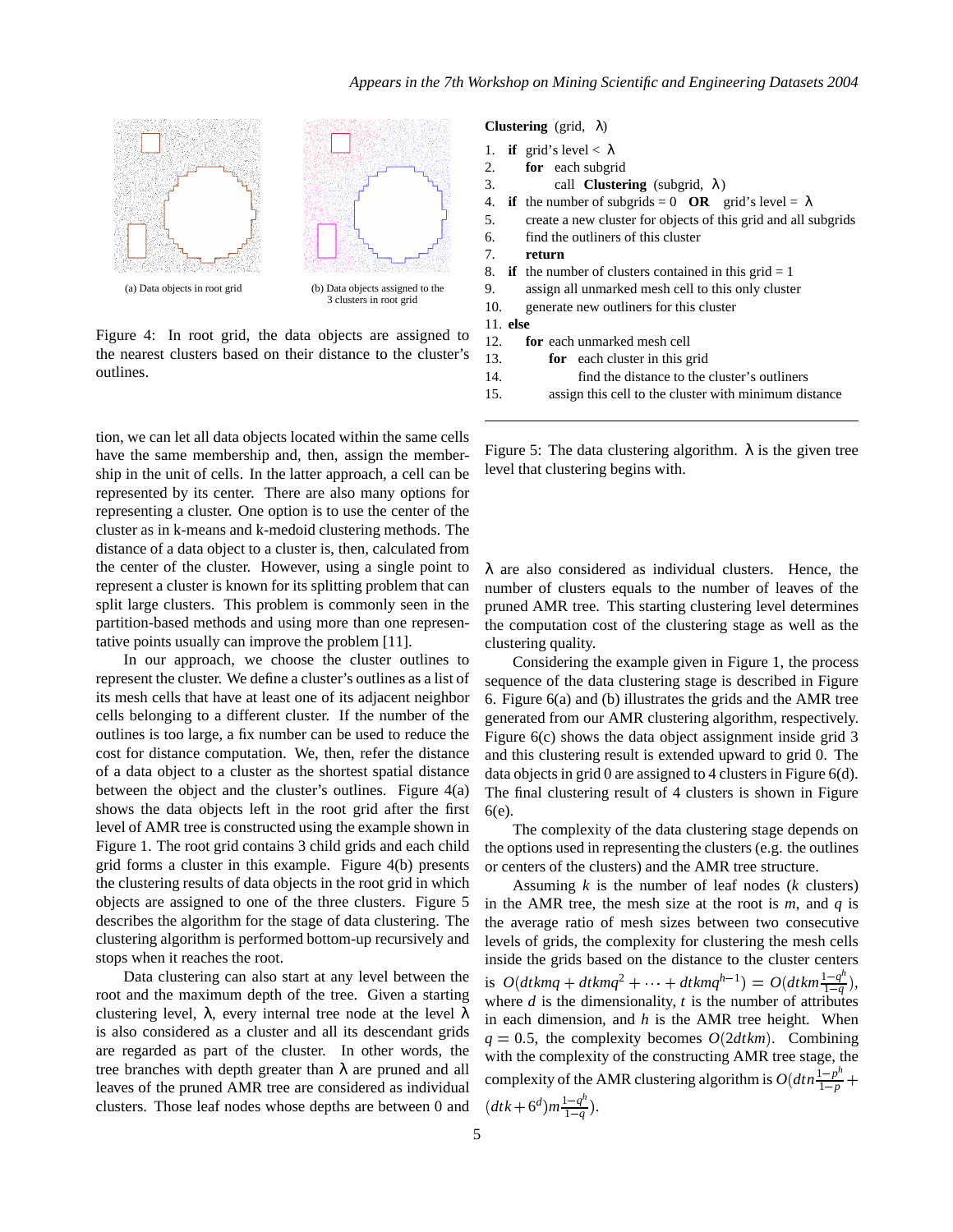

Figure 6: AMR clustering applied to the data set of the example shown in Figure 1. (a) Six grids in total are created in which grids 0 and 3 contains 3 and 2 subgrids, respectively. (b) The AMR tree structure that connects all grids created. (c) Clustering inside grid 3 assigns data objects to the clusters c3 or c4 based on the object's distance to the cluster's outlines. (d) Clustering in grid 0. Clustering is extended from level 1 to level 0. (e) The final clustering result contains 4 clusters.

#### **5 Experimental Results.**

To evaluate the proposed AMR clustering algorithm, we use the star particle data sets generated from a large-scale production cosmological application, named ENZO, which is currently in use on at least six different sites [6, 18]. ENZO simulates the formation of a cluster of galaxies consisting of gas and stars. The simulation starts near the beginning of the universe when the galaxy is in a relative uniform radiation distribution, and continues until the present day when the star particles are in a highly irregular distribution. The ENZO's outputs are periodical checkpointing data dumps that are used to illustrate the evolution of the galaxy formation. We pick two of ENZO simulation output data sets that are near the end of the simulation, which contain 61440 and 491520 star particles, respectively. We refer the two data sets as data set 1 and 2 in this section. To visualize the data distribution and clustering results, we also run the same sets of data projected in two dimensions. Figure 7(a) shows the spatial distribution of the smaller data set projected in two dimensions.

The nine subgrids discovered by the first level of AMR are shown in Figure 7(b). Figure 7(c) presents the clustering results by assigning the root grid's data objects to one of the clusters formed by its subgrids. This clustering output also represents the same results obtained from other grid-based clustering algorithms that use a single uniform mesh. Figure 7(d) shows five nested subgrids discovered by AMR at the second level of refinement, which can only be detected by using a mesh with finer granularity. Data clustering inside grid 5 assigns the objects of grid 5 to one of the five clusters (subgrids), as illustrated in Figure 7(e). Then, the clustering results of grid 5 is extended to the upper level at root grid in which 13 clusters are generated in total, as shown in Figure 7(f).

We compare the performance results of using the AMR clustering algorithm with the grid-based clustering algorithm

that employs a single uniform mesh for the two sets of ENZO particle data. The projected data sets were made from the three-dimensional data into X-Y dimensions. For data set 1 in 2D projection, we use a uniform mesh of size  $128 \times 128$ for the uniform grid algorithm and a  $32 \times 32$  initial mesh for the AMR clustering algorithm. A refine factor of 4 is used in the AMR algorithm so that the mesh granularity at the second level is the same as the uniform mesh case. For data set 1 in 3D, the mesh sizes for the uniform grid algorithm and AMR algorithm are  $64 \times 64 \times 64$  and  $16 \times 16 \times 16$ , respectively. For data set 2 projected in 2D, the mesh of size is set to  $64 \times 64$  for the uniform grid algorithm and an initial mesh of size  $16 \times 16$  and a refine factor of 4 are chosen for the AMR clustering algorithm. For data set  $2$  in  $3D$ , the mesh sizes for the uniform grid algorithm and AMR algorithm are  $64 \times 64 \times 64$  and  $16 \times 16 \times 16$ , respectively. Table 1 gives the performance timings of our experiments that were run on an AMD Athlon XP 1700+ machine with the CPU speed of 1.47 GHz and 512 MB memory. These results clearly show a better performance when using the AMR clustering algorithm over the methods using a single uniform mesh.

#### **6 Sensitivity to Parameters.**

For all clustering algorithms, the clustering quality is sensitive to the input parameters, besides the size of the database, in a certain degree. Examples are the cluster number to the partition-based methods, the merge/split decision to the hierarchical-based methods, and the density radius to the density-based methods. A good quality clustering result often relies on the proper selection of these input parameters. Generally, all grid-based clustering algorithms are sensitive to the parameters of the mesh size, filtering threshold, and the ratio of mesh granularity between two consecutive levels in the hierarchical tree.

The input parameters to the AMR clustering algorithms besides the database size include the maximum refine level,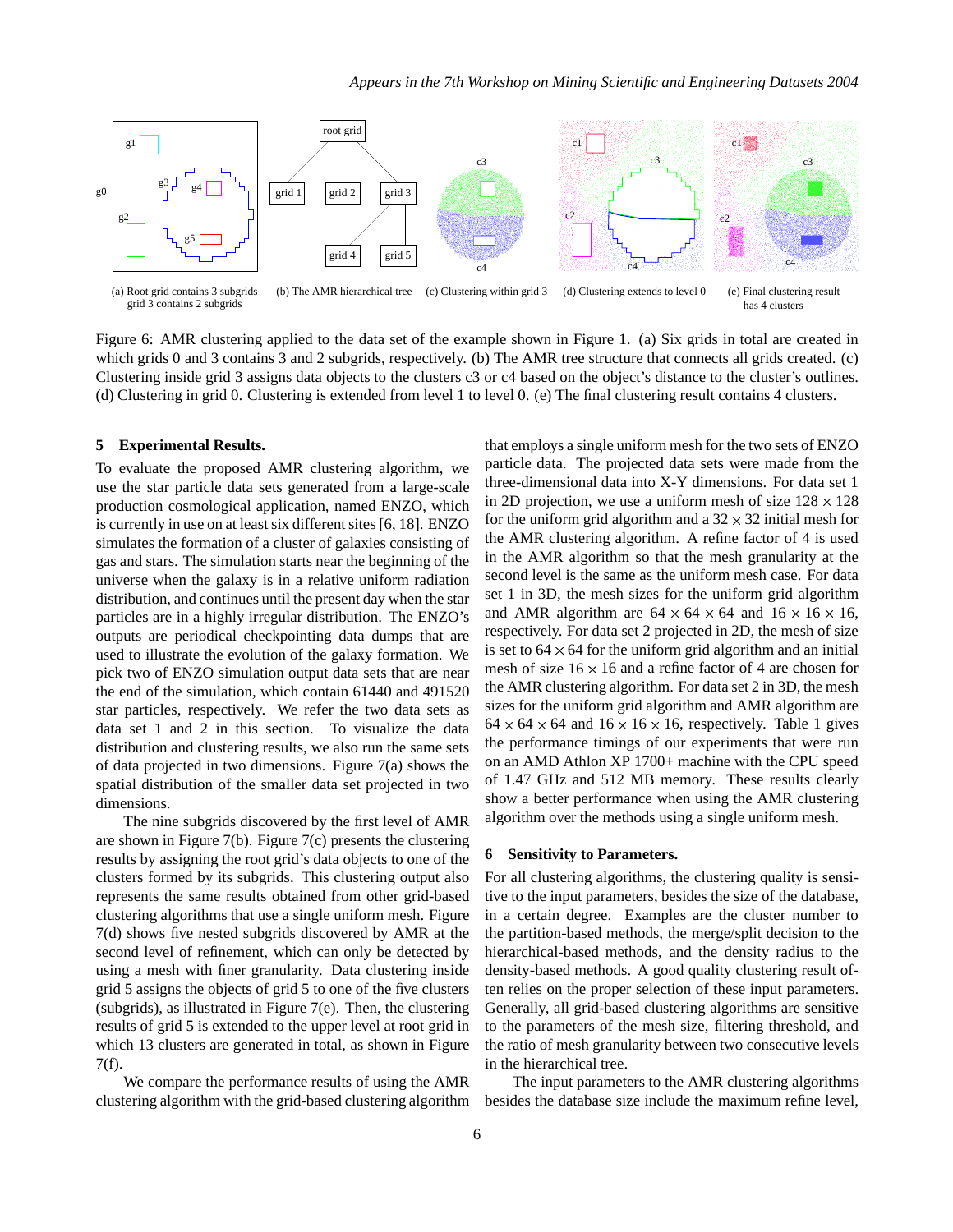#### *Appears in the 7th Workshop on Mining Scientific and Engineering Datasets 2004*



(a) Star particle distribution



(b) First level grids identified by AMR



(c) Clustering using one level resolution



(d) Second level grids identified by AMR





(f) Clustering using 2−level AMR.

Figure 7: ENZO data set and its clustering results. (a) The data distribution of the data set 1 projected in two dimensions that has 61440 particles. (b) Nine subgrids are identified at root grid level. (c) Clustering result when only a single mesh is used. (d) Five additional nested clusters are discovered by the second level refinement in grid 5. (e) Clustering inside grid 5. (d) Final clustering results for the entire database.

(e) Clustering using the grids at the second level.

initial mesh granularity, density threshold, and refine factor. The maximum refine level is the upper bound value that stops constructing deeper AMR tree branches when the refinement reaches this level. Good choice of initial mesh granularity and refine factor can minimize the size of the AMR tree and reduce the number of visits to the database. A proper density threshold is also important that can effectively identify the denser regions to form deeper levels of subgrids and potentially nested clusters. An automatic approach to find a suitable threshold value can use a density histogram on the mesh cells and scan for the first number with a large jump from its previous number in the histogram. This number indicates the density gap at the boundary of a new cluster from the surroundings.

During the construction of the AMR tree, whenever a new grid is created, the data objects located in that grid need

to be revisited to fill in the new grid's mesh. For very large databases, an out-or-core implementation for managing data objects located in the AMR tree nodes can be adopted. Each grid can allocate pages of buffer for storing data objects located in this grid's domain. A scan to the database will sequentially add the data objects to the buffer pages of the grids in which the objects are located. Once a page is full, it is written to a file or appended to the file if the grid has more than one page filled. After a data scan is completed at one level of refinement, the file contains the only necessary data to be processed for the next level and no unnecessary data will be revisited.

The depth of the AMR tree determines the frequency of data revisit and, therefore, it is critical to select proper input parameters that determine the tree depth, such as initial mesh resolution, refine factor, and density threshold.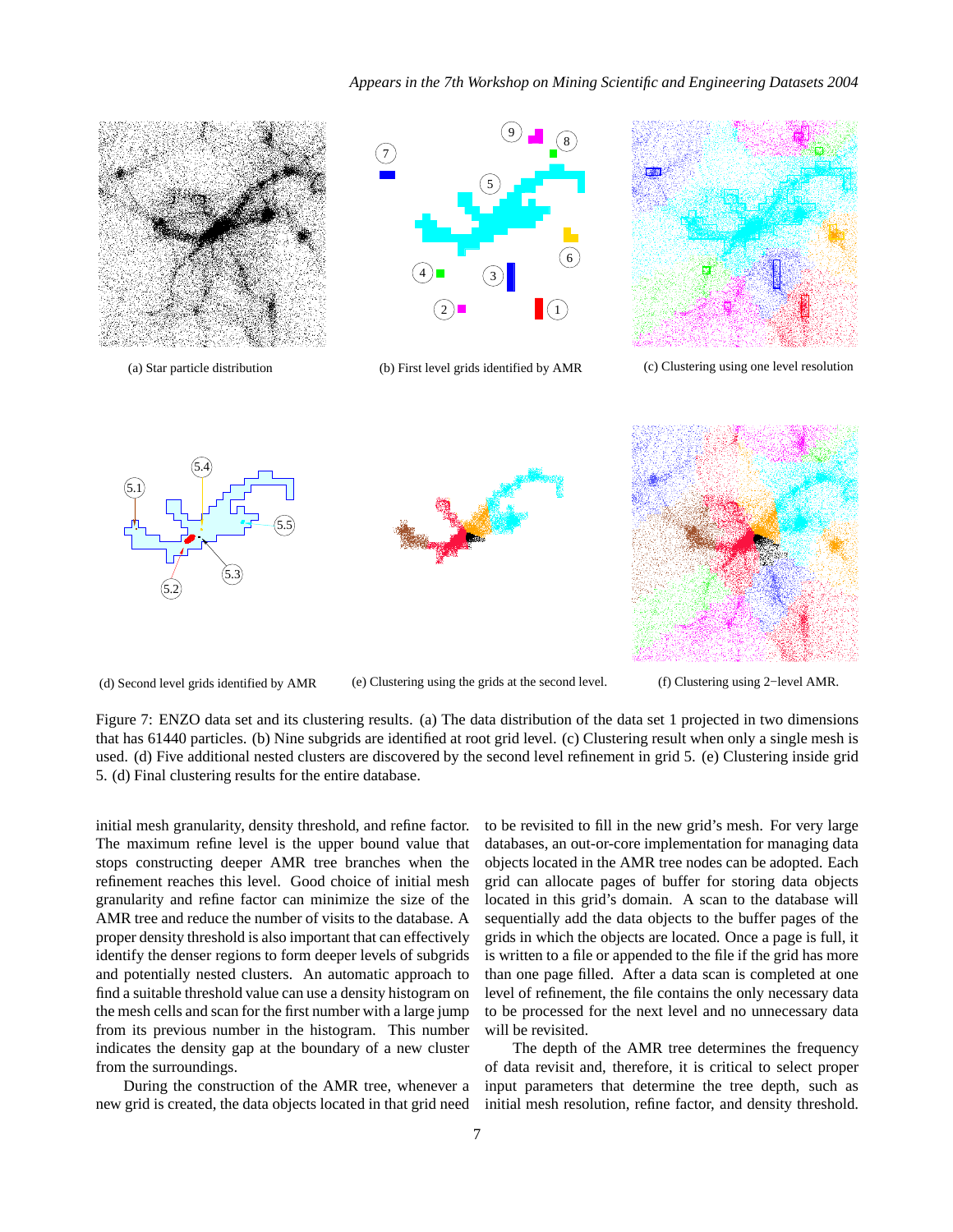Table 1: Performance results of clustering on two sets of data. The results of using 2D projected data are presented in the second table. The timing compares the performance of the AMR clustering algorithm and the method using a single uniform mesh.

|              | dataset $1$ in $3D$   |        |            | dataset $2$ in $3D$ |            |            |
|--------------|-----------------------|--------|------------|---------------------|------------|------------|
| stage        | build mesh clustering |        | total time | build tree          | clustering | total time |
| uniform grid | 0.3709                | 0.2780 | 0.6489     | 0.8403              | 0.8525     | 1.6929     |
| AMR          | 0.0730                | 0.1801 | 0.2531     | 0.3187              | 0.5595     | 0.8782     |

|              | dataset 1 projected in 2D |            |            | dataset 2 projected in 2D |            |            |
|--------------|---------------------------|------------|------------|---------------------------|------------|------------|
| stage        | build mesh                | clustering | total time | build tree                | clustering | total time |
| uniform grid | 0.1032                    | 0.0791     | 0.1823     | 0.3293                    | 0.1553     | 0.4846     |
| AMR          | 0.0390                    | 0.0269     | 0.0659     | 0.2529                    | 0.0578     | 0.3107     |

Tradeoff between the efficiency and quality exists in the AMR clustering algorithm as in all clustering algorithms. For the clustering algorithms that use a single uniform mesh, database is only visited once, but can suffer from obtaining low quality output, as discussed earlier. AMR clustering can generate a good quality results, but if the AMR tree grows too deep, the overhead of data revisit can become significant.

The advantage of our AMR clustering algorithm is that the different levels of clustering qualities can be obtained. The clustering can start at any level of tree depth and perform upward. It can also be performed within a tree branch for clustering on a specific problem subdomain. The combination of the AMR technique and clustering is especially helpful for many modern scientific applications that are programmed using AMR data structures. Recently, data mining techniques are frequently used to help discover the patterns from the simulation outputs as the stand-alone postsimulation applications. In many cases, the mining process is desired to perform on line so the mining results can be directly fed back to the simulation to tune the parameters and guide the subsequent simulation process. The direct feedback requires the seamless integration of data mining process into the application's data structures. Embedding AMR clustering into the AMR applications is obviously more straightforward than other types of clustering algorithms. By reusing the AMR structure already constructed in the applications, our proposed AMR clustering algorithm shows a great potential on performance enhancement for on-line data analysis that is generally difficult for other clustering algorithms to achieve.

#### **7 Conclusions.**

In this paper, we presented a grid-based clustering algorithm using adaptive mesh refinement technique that can dynamically apply meshes with different granularities to the regions with different densities. For highly irregular or concentrated

data distributions, a uniform grid cannot perform efficiently or sufficiently to generate the required clustering quality. The adaptability of AMR technique lets the clustering perform at the regions requiring high resolution using finer grid meshes. This approach partitions the problem domain into regions that are represented by the grids in a hierarchical tree. Each grid represents the data in a spatial subdomain and grids at different levels of the tree employ meshes of the different granularity. Data clustering can be start at different levels of the tree that gives a certain resolution of the clustering result or it can perform within a tree branch. This algorithm can dynamically discover nested clusters, which is very useful for highly irregular data distributions. Experimental results presented in this paper also showed the efficiency and effectiveness of the proposed algorithm compared to the grid-based methods using single uniform meshes.

## **8 Acknowledgments**

We would like to thank Dr. Michael Norman from University of California at San Diego and Dr. Greg Bryan from University of Oxford for providing the ENZO source code.

#### **References**

- [1] R. Agrawal, J. Gehrke, D. Gunopulos, and P. Raghavan. Automatic Subspace Clustering of High Dimensional Data for Data Mining Applications. In *International Conference Management of Data (SIGMOD'98)*, pages 94–105, Jun. 1998.
- [2] M. Ankerst, M. Breunig, H.P. Kriegel, and J. Sander. Optics: Ordering Points to Identify the Clustering Structure. In *International Conference Management of Data (SIGMOD'99)*, pages 49–60, Jun. 1999.
- [3] M. Berger and P. Colella. Local Adaptive Mesh Refinement for Shock Hydrodynamics. *Journal of Computational Physics*, 82(1):64–84, May 1989.
- [4] M. Berger and J. Oliger. Adaptive Mesh Refinement for Hy-